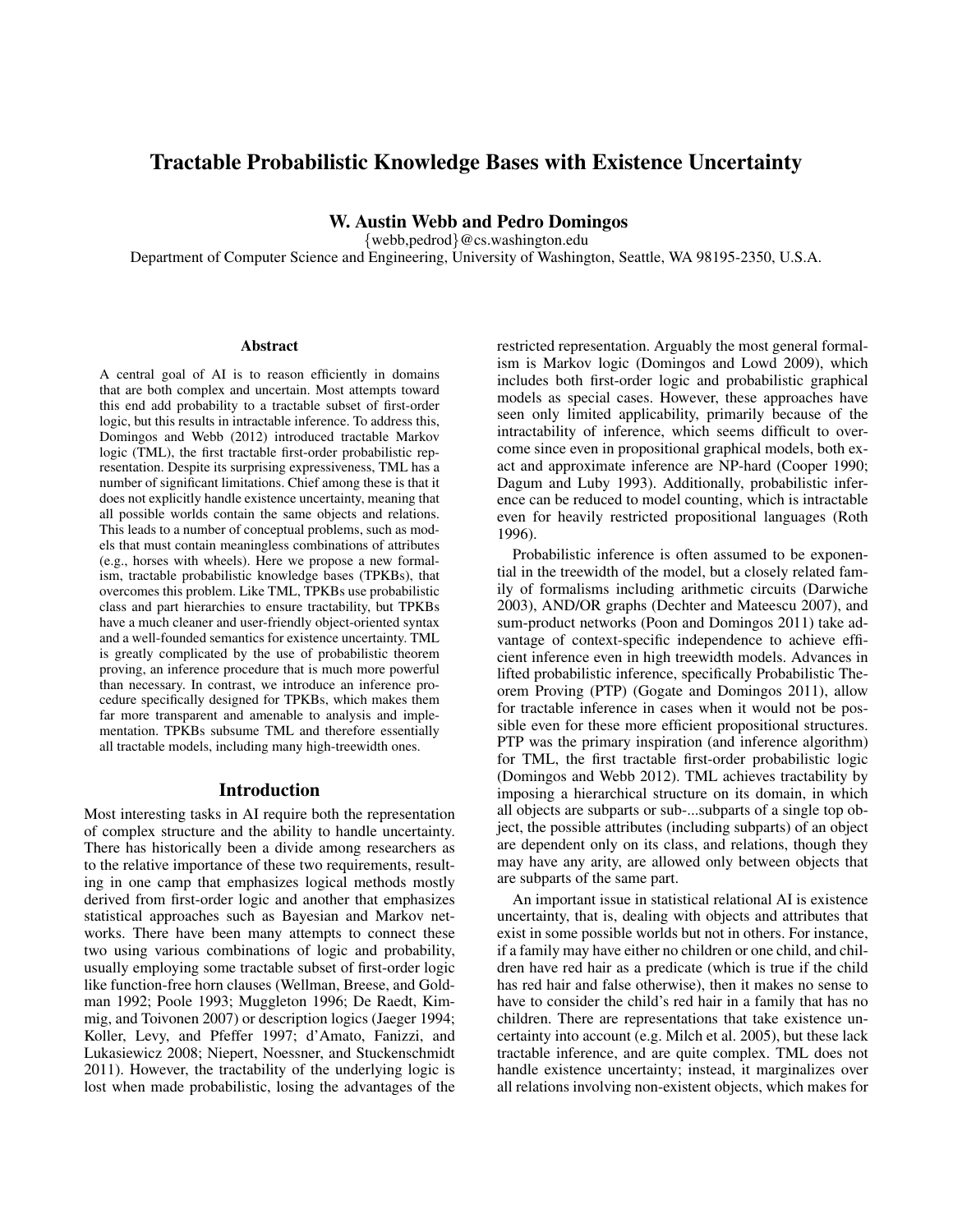rather odd semantics. The goal of this paper is to combine the tractability of TML with the ability to handle existence uncertainty. We accomplish this by defining a possible world as a set of objects and the truth values of the atoms involving them, rather than just a set of truth values over a universal set of objects. We show how this semantics suffices to properly handle existence uncertainty, and how to preserve tractability when it is used.

Tractable Probabilistic Knowledge Bases (TPKBs) offer all of the expressive power of TML with a straightforward handling of existence uncertainty, a cleaner, object-oriented syntax, and a dedicated inference algorithm that is easier to implement and analyze.

#### Syntax

A TPKB is a set of *class declarations* and *object declarations* that obey certain restrictions.

# Class declarations

A class declaration for class C specifies the subparts, subclasses, and relations for C, as well as weights for the subclasses and relations and has the form

class C { subclasses  $S_1$   $w_1$ , ...,  $S_i$   $w_i$ ; subparts  $C_1$   $P_1[n_1], \ldots, C_k$   $P_j[n_j];$ relations  $R_1(\ldots)$   $w_1, \ldots, R_k(\ldots)$   $w_k$ ; }

Each  $R_l(...)$  has the form  $R_l(P_a,...,P_z)$  with each of  $P_a,...,P_z$  being one of the subparts  $P_1,...,P_j$  of C. Weights play roughly the same role as in Markov Logic, determining the probability that a given object belongs to a given subclass or that a given relation is true. For relations, weights are optional, and if a relation weight does not appear it means that the relation is *hard*, i.e. it holds for every instance of the class, otherwise, we call it *soft* in which case it may hold or not, with probability determined by its weight.

The *subparts* of C are parts which every object of class C must have and are specified by a part name  $P_i$ , the class membership of that part  $C_i$ , and the number  $n_i$  of parts of that type where  $n_i$  is optional and 1 by default. For instance an object of class TraditionalFamily might have a single Pet subpart of class Animal and two Adult subparts, each of class Person, so if the Smiths are a TraditionalFamily then we can refer to their pet as Smiths.Pet and the adults as Smiths.Adult $[1]$  and Smiths.Adult<sup>[2]</sup>. We refer to the subparts of class  $C$  as  $P(C)$ .

When we specify that a class C has *subclasses*  $S_1, ..., S_j$ , it means that any object of class C must belong to exactly one of the subclasses  $S_1, ..., S_j$ , with the probability distribution over subclass memberships determined by the weights  $w_1, \ldots, w_j$ . For instance, the class Family may have subclasses TwoParentFamily, which has two Adult parts, and OneParentFamily, with one, with respective weights 1.2 and 0.3. We refer to the subclasses of class C as  $S(C)$ .

The *relations* of C specify what relationships may hold among the subparts of any object of class C, and with what weight. For instance, the class TraditionalFamily may have the relation Married(Adult[1], Adult[2]). Relations may apply to the object as a whole, rather than to its subparts, in which case we can omit parentheses and arguments, for example the relation Mortgage may apply to a family, and be true if that family holds a mortgage. The reason we use weights rather than probabilities is compactness - the weight of a relation rule in a class need only represent the change in the relation's log probability from whatever ancestor class it was introduced at. For instance, if TraditionalFamily and and OneParentFamily are both subclasses of class Family, and traditional and one-parent families are equally likely to hold a mortgage, then the Mortgage relation need only appear at the Family class level. However, if traditional families are more likely to hold a mortgage, then Mortgage would appear again under TraditionalFamily with positive weight.

As an example, consider the Family class.

```
class Family {
   subclasses
    TraditionalFamily 1.2,
    OnParentFamily 0.3;
   subparts
    Animal Pet,
     ...;
   relations
    Mortgage 1.7,
    ...;
}
Each declared subclass has its own description.
class TraditionalFamily {
   subclasses
    ...;
   subparts
    Person Adult[2],
    ...;
   relations
    Married(Adult[1], Adult[2]) 2.3,
    ...;
}
```
### Object declarations

An object declaration creates an instance of a class. The class of an object determines its subparts and relations, so the declaration of that object specifies the names/identities of its subparts and information about its subclass memberships and relations in the form of subclass and relation facts.

A given object may have a number of possible classes, so we use the object-class pair  $(0, C)$  to refer to an object 0 of class C. The subclasses and relations of O determined by its class C and are referred to as the subclasses and relations of O at class C.

An object declaration has the form

 $C \bigcup \{ P_a D_a, \ldots; S_b^*, \ldots; R_c^*(\ldots), \ldots \}$ 

C is the class and 0 is the object name. Each  $P_m D_m$  statement is a *naming fact* that assigns part  $P_m$  of 0 the name  $D_m$ . If  $P_m$  was introduced as  $C_m$   $P_m[n_m]$  with  $n_m > 1$ , the part being named must be specified using notation  $P_m[l] D_{m,l}$ , denoting that we are naming the  $l$ th  $P_m$  of 0. Note that names for subparts are not required.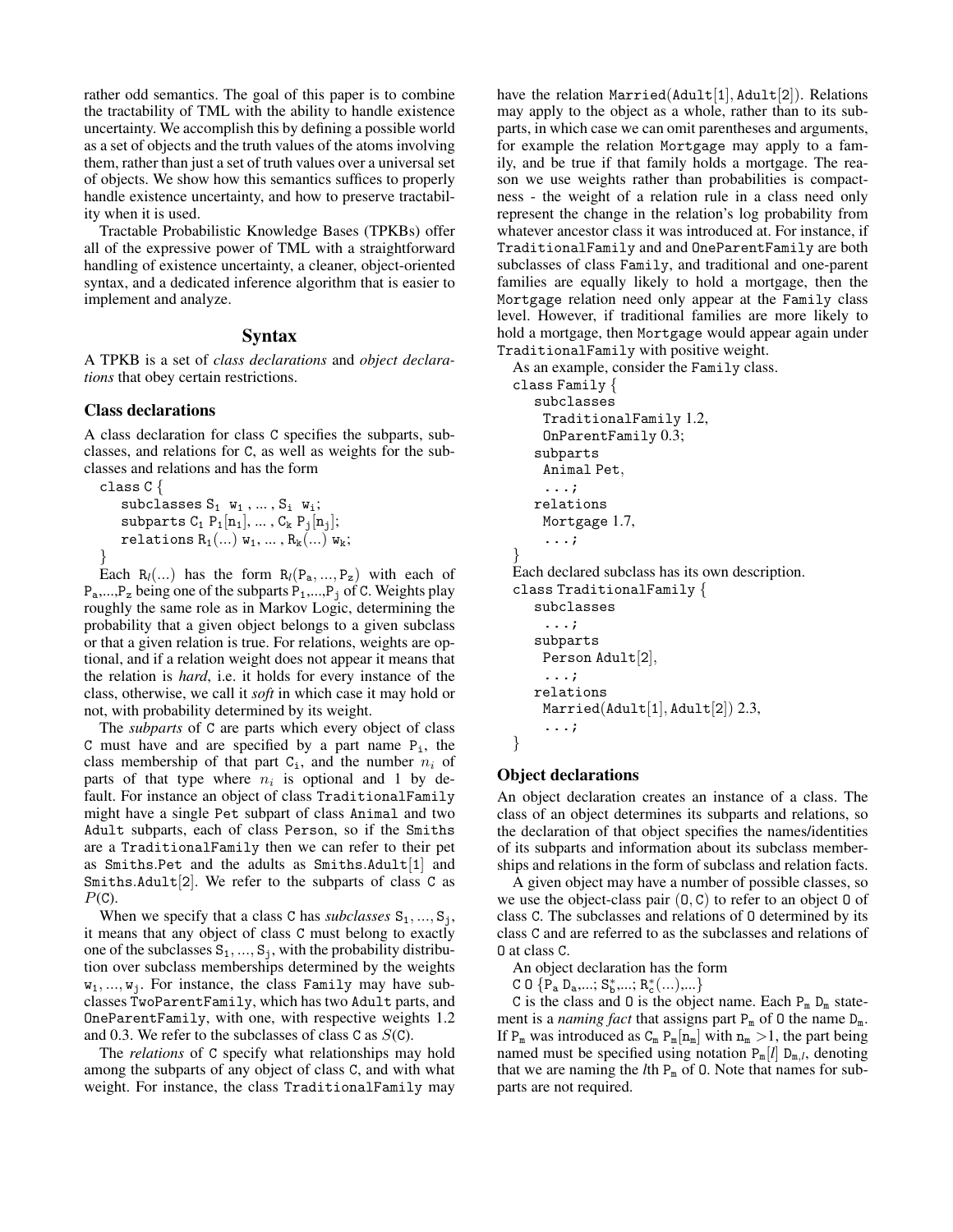S<sup>\*</sup><sub>b</sub>, ... is a list of *subclass facts* and is either an empty list, a single  $S_m$  where m is in the range 1, ..., i or a list of  $\neg S_m$ statements where each  $m$  is drawn from the range  $1, ..., i$ (though the list may not contain every subclass). The first means that nothing is known about object O's subclass membership, the second that 0 belongs to subclass  $S_m$ , the third that 0 does not belong to any of the subclasses  $S_b$ , ....

Similarly, each  $R_m^*(...)$  is a *relation fact* and is either  $R_m(...)$ , denoting that the relation is known to be true, or  $\neg R_m(...)$ , denoting that the relation is known to be false. If no  $R_m^*(...)$  appears it means that nothing is known about relation  $R_m(\ldots)$ 's truth value.

As an example, we show the declaration for the Smiths, which is a TraditionalFamily whose two adults are married but do not have a mortgage.

TraditionalFamily Smiths {

```
...;
Adult[1] Anna,
Adult[2] Bob;
¬Mortgage,
Married(Anna, Bob);
...;
```
Facts pertaining to relations at a higher class level may be stated at a lower level, but not the other way around.

### Restrictions

}

There are a number of structural restrictions on class and object declarations necessary to ensure that inference is tractable. To describe these we must first define a notion of ancestor/descendent in the TPKB. Recall from earlier that it is useful to think of an object O at a particular class level C, referred to as  $(0, C)$ . We extend this notation to include the ground atom  $R(0, \ldots)$ , which refers to the relation  $R(\ldots)$  of class C grounded with the relevant subparts of object O.

Definition 1 *The descendants of the pair* (O, C) *in TPKB K are*

- *1.*  $(P_i(0), C_i)$  *for each*  $P_i$  *(with class*  $C_i$ *) a subpart of* 0 *according to* C
- *2.* (O, S) *for each* S *a subclass of* C
- *3.* R(O, ...) *for each relation* R *of* C
- *4. The descendants of each of the above.*

*There are no other descendants of* (O, C)*, and the first three types of descendant are referred to as children of* (O, C)*.*

With this, the full definition of a TPKB is straightforward. The overarching purpose of the following definition is to allow the distribution defined by the TPKB to have an efficient, recursive decomposition. The first restriction gives the decomposition a starting point. The second ensures that the subparts of an object are independent, not mentioning anything they can disagree on, so that the distribution factors as a product over them. The third prevents contradictory relation truth values. The fourth prevents an object from having itself as a descendant, which is nonsensical, or from having infinitely many descendants.

Definition 2 *A set K of class and object declarations is a TPKB iff it satisfies the following conditions:*

- *1. There is a single object,*  $X_0$ *, called the top object, which is the sole instance of class*  $C_0$ *, called the top class, such that*  $(X_0, C_0)$  *has every other*  $(0, C)$  *in K as a descendant.*
- 2. For any two subparts  $P_i(0)$  and  $P_i(0)$  *(introduced with classes*  $C_i$  *and*  $C_j$ *) of object* **0***,*  $(P_i(0), C_i)$  *and*  $(P_i(0), C_j)$ share as descendants only objects (0', C') such that C<sup>'</sup> has *no superclasses, subclasses, or soft relations. Note that this holds even if the two subparts are introduced in different possible classes of* O*.*
- *3. If* (O, C) *has a hard relation* R(O, ...) *as a child, then it may have no descendant*  $R(0, \ldots)$  *that is soft or*  $\neg R(0, \ldots)$  *that is hard.*
- 4. No object  $(0, C)$  may have a descendant of form  $(0', C)$ *or*  $(0, C')$  *with*  $C \neq C'$  *and*  $0 \neq 0'$ *, which is to say that no object may have itself as a descendent, or have an descendent with the same class as itself.*

## Semantics

A TPKB defines a distribution over possible worlds. However, TPKBs employ a much richer kind of possible world, which consists of a set of objects and the truth values of the atoms that involve them. Different possible worlds may contain different objects, atoms, and truth values. A key feature that makes TPKBs easy to reason about is that atoms appear in a possible world only when their arguments also appear in that world. More concretely, applying this to the earlier example with children and hair color, the hair color predicate applied to the child will only be present in worlds where the child actually exists, that is, worlds in which the family in question have a child. These semantics allow us to make probabilistic queries that assume the existence of a given object or to ask for the probability that a given object exists.

Definition 3 *The* possible objects *of a TPKB are the top object and every subpart of a possible object, under every possible class of that object. No other objects are possible.*

We define the class membership predicate Is, where  $Is(0, C)$  is true if object 0 is of class C and false otherwise. A predicate (e.g., Is) applied to a set of arguments (e.g., O and C) is an *atom* (e.g.,  $Is(0, C)$ ). Likewise,  $R(0, \ldots)$  from earlier can be thought of as a relation atom which is true if the relation holds on O (or its subparts) and false otherwise. We refer to class membership and relation atoms and their negations as *literals*.

Definition 4 *A* possible world *W of a TPKB K is an ordered pair (X,L) where X is a set of objects and L is a set of literals that satisfies the following requirements:*

- *1.*  $X_0 \in X$  and  $Is(X_0, C_0) \in L$ .
- *2. If*  $0 \in X$  *and*  $Is(0, C) \in L$ *, then* 
	- *(a)* if S is a subclass of C then either  $Is(0, S) \in L$  or  $\neg Is(0, S) \in L$
	- *(b) exactly one of the positive subclass literals* Is(O, S) *is in L,*
- *(c) if* R *is a relation belonging to* C *then either*  $R(0, ...) \in L$  $or \neg R(0,...) \in L$ , and
- (d)  $0$ 's parts according to  $C$  are all in X, and  $Is(0', C')$ ∈*L for each part* O <sup>0</sup> *of* O *and corresponding class* C 0 *according to* C*.*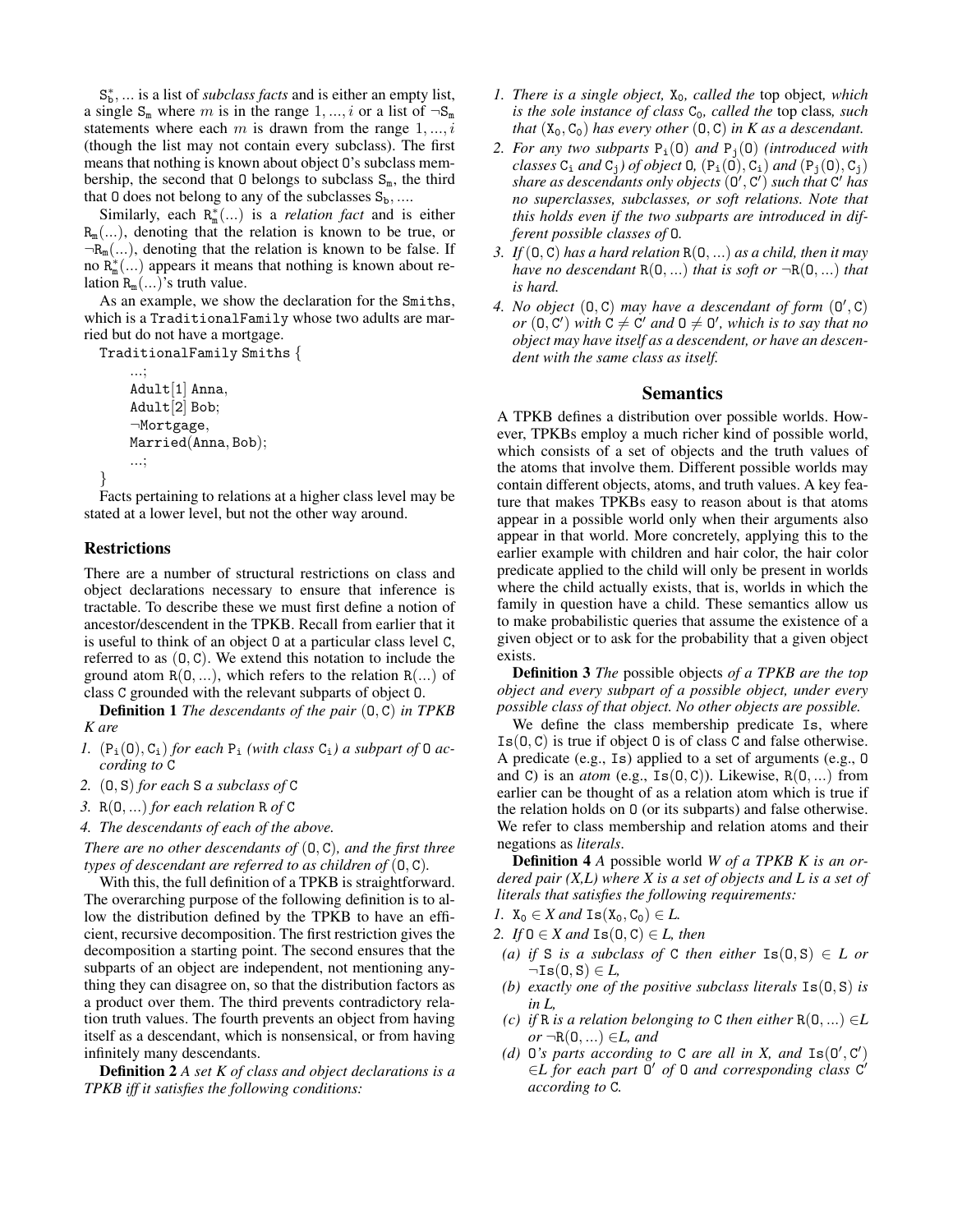### *3. No other objects are members of X and no other literals are members of L.*

A closely related notion is that of the *possible subworlds* of an object O at class C, which is just the definition above except with 0 in place of  $X_0$  and C in place of  $C_0$ .

We say that a possible world  $W = (X, L)$  does not contradict a literal *l* if  $\neg l \notin L$  (note that this does not imply that *l*∈L). Recall that facts are stated in object declarations, and function either to name a subpart of an object, specify a class that that object is in or a set of classes it isn't in, or specify the truth value of a relation. Facts are implemented as follows. If K contains the assertion that relation R of object 0 is true (false), then  $R(0, ...)$  ( $\neg R(0, ...)$ ) is included in K. A fact declaring that 0 is of class  $S_i$  means that both  $Is(0, S_i)$ and  $\neg \text{Is}(0, S_i)$  for every  $j \neq i$  are in K. However, if the fact is just that  $\theta$  is not of class  $S_i$ , this simply means that  $\neg Is(0, S_i)$  is in K. To denote the set of possible worlds of  $(0, C)$  that do not contradict any of the facts in a TPKB K we write  $W_K(0, C)$ .

We are now ready to specify the distribution that a TPKB  $K$  defines over its possible worlds. This distribution is constructed recursively from distributions over possible subworlds of object-class pairs in K. The unnormalized distribution  $\phi_K$  over possible subworlds  $W = (X, L)$  of  $(0, C)$ can be written recursively as  $\phi_K(\varphi, \varphi, W) = 0$  if  $\neg \text{Is}(0, \varphi)$  $\in L$  and otherwise,

$$
\phi_K(\mathbf{0}, \mathbf{C}, W) = \left(\prod_{P_i \in P(\mathbf{C})} \phi_K(P_i(\mathbf{0}), \mathbf{C}_i, W)^{n_i}\right) \times \left(\sum_{\mathbf{S}_j \in S(\mathbf{C})} e^{w_j} \phi_K(\mathbf{0}, \mathbf{S}_j, W)\right) \times \left(\prod_{\mathbf{R}_k \in R(\mathbf{C})} \phi_K^R(\mathbf{0}, \mathbf{R}_k, W)\right)
$$

where  $\phi_K^R(\mathbf{0}, \mathbf{R_k}, L) = e^{w_k}$  if  $\mathbf{R_k}(\mathbf{0}, \ldots) \in L$ ,  $\phi_K^R(0, R_k, L) = 1$  if  $\neg R_k(0, ...) \in L$ , and  $\phi_K^R(0, R_k, L) =$  $1 + e^{w_k}$  if neither  $R_k(0, ...) \in L$  nor  $\neg R_k(0, ...) \in L$ . If  $R_k$  is hard, then the fact  $\neg R_k(0, ...)$  is interpreted as  $\neg Is(0, C)$ . If an object has no subparts, no subclasses, or no relations, the corresponding terms of the above equation are just 1.

The unnormalized distribution over possible worlds W of TPKB K is

$$
\phi_K(\mathtt{X}_0,\mathtt{C}_0,W)
$$

and its partition function is

$$
Z(K) = \sum_{W \in W_K(\mathbf{X}_0, \mathbf{C}_0)} \phi_K(\mathbf{X}_0, \mathbf{C}_0, W).
$$

Similarly, we denote by  $Z(0, C, K)$  the partition function with respect to the possible subworlds of  $(0, C)$ .

The probability of a possible world  $W$  is then

$$
P(W|K) = \frac{\phi_K(\mathbf{X}_0, \mathbf{C}_0, W)}{Z(K)}
$$

.

The are several types of queries we can make of  $K$ . We can ask for  $P(Q|K)$ , where Q is a set of facts pertaining

to objects in  $K$ , which we interpret as being restricted to those possible worlds in which all objects that appear in Q (as arguments to Is and R predicates) exist. We may also ask for the probability that a given object or set of objects exist, which is simply a matter of summing the probabilities of the possible worlds that contain all of the desired objects.

#### Inference

All queries mentioned in the previous section (i.e. all conditional marginals) can be computed as ratios of partition functions (Gogate and Domingos 2011), as

$$
P(Q|K) = \frac{Z(K \cup Q)}{Z(K)}.
$$

Computing partition functions is tractable in TPKBs by the recursive structure of  $\phi_K$ . This structure is mirrored by Algorithm 1, which calculates the subpartition function of (O,C) by recursively taking a product over subpartition functions of subparts and relations and summing over subpartition functions of subclass children. The partition function of K is computed by applying Algorithm 1 to  $(X_0, C_0)$ .

Computing the partition function when certain objects are required to exist in all possible worlds, as is required to answer queries described above, is a more challenging problem, but it can be handled efficiently given that all objects mentioned in Q are subparts of the same object O. Notice that  $P(Q|K)$ , under the interpretation given in the previous section, is the sum of unnormalized probabilities of possible worlds W that contain all objects referenced in Q and in which the query atoms are true divided by the sum of unnormalized probabilities of possible worlds  $W'$  that contain all objects referenced in Q. Further, notice that

$$
Z(K,(\mathbf{0},\mathbf{C})) = Z(K) - Z(K \cup \neg \text{Is}(\mathbf{0},\mathbf{C}))
$$

contains only terms corresponding to possible worlds which contain the object O and it is of class C. Thus, subject to that restriction that all objects in  $Q$  are subparts of the same object, the query  $P(Q|K)$ , interpreted as described, can be computed as

$$
P(Q, (\mathbf{0}, \mathbf{C}) | K) = \frac{Z(K \cup Q, (\mathbf{0}, \mathbf{C}))}{Z(K, (\mathbf{0}, \mathbf{C}))}
$$

This quantity can be computed efficiently using the machinery used to calculate normal subpartition functions, described below. Probability of existence queries can be answered tractably for single objects as  $Z(K,(0,\mathbb{C}))/Z(K)$ , but the tractability of such queries for more than one object is an open question.

For lifting, we also compile a table of evidence pertaining to each  $(0, C)$  pair, that is, the evidence that relates to  $(0, C)$ or any of its descendants. For any given instance of a class that it encounters, it checks for the relevant evidence, then checks to see if an instance with equivalent evidence has already been processed, if so, it returns the cached value, otherwise it runs the computation and caches the result before returning. The lifting is left implicit in the pseudocode of Algorithm 1. Note that we can perform MAP inference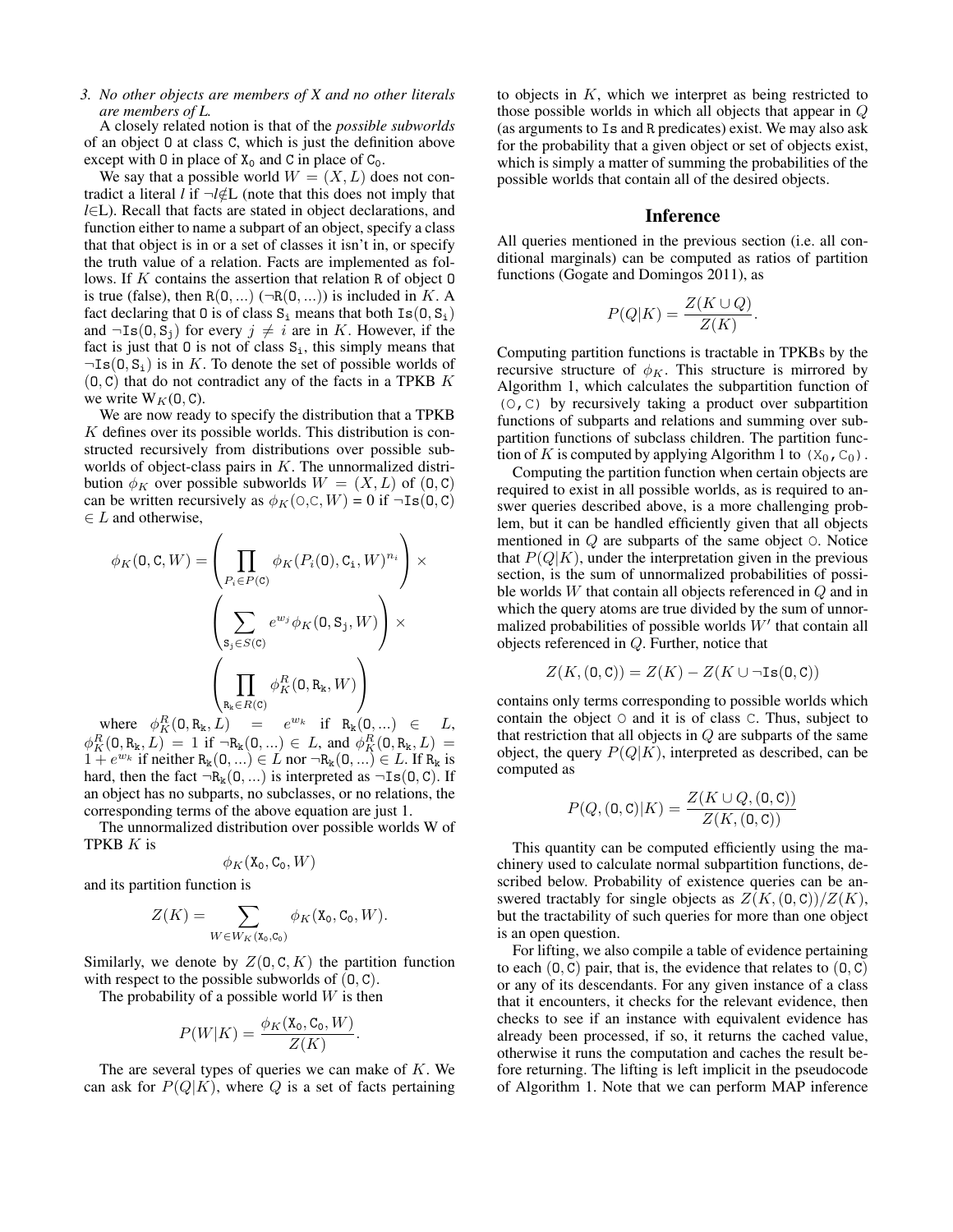

Married(Anna,Bob)  $\Box$ Married(Anna,Bob)

Figure 1: Example of a TPKB and its partition function Z, based on example in (Domingos and Webb 2012). On the left, rectangles represent objects and their classes, rounded rectangles represent relations, arcs joined by an angle symbol represent subpart rules, other arcs represent subclass or relation rules, and labels represent rule weights. On the right, circles represent operations in the computation of  $Z$  (sums or products), and arc labels represent coefficients in a weighted sum. Dashed arrows indicate correspondences between nodes in the KB and operations in Z. If Anna and Bob on the left had internal structure, the leaves labeled "Anna" and "Bob" on the right would be replaced with further computations.

in a TPKB simply by replacing sums over subclasses with maxes and performing a traceback.

The structure of TPKBs ensures that SubZ is correct and efficient. Intuitively, restriction 2 ensures that once we know the class of an object, the subparts of that object and relations over them at that class are independent of each other and everything else in the TPKB, so we can compute their subpartition functions independently. The mutual exclusivity of subclasses functions similarly.

Theorem 1 *The partition function of TPKB K can be computed in time polynomial in the size of K.*

We omit the proof for brevity, but it is easily shown that the partition function of a TPKB can be computed in time and space that is  $O(n<sub>O</sub>(n<sub>c</sub> + n<sub>r</sub>))$ , where  $n<sub>O</sub>$  is the number of object declarations,  $n_c$  the number of class declarations, and  $n_r$  the number of relation rules.

### Expressiveness

Despite their simple syntax and strong tractability guarantees, TPKBs are surprisingly expressive and subsume essentially all widely used tractable models and languages, including TML. This gives us many useful results automatically. For instance, it means we can represent junction trees with negligible overhead and probabilistic grammars (including PCFGs) with only polynomial overhead. Further, many high-treewidth models can also be represented as compact TPKBs. Specifically, TPKBs can compactly represent sum-product networks (SPNs), for which inference is linear in size and which are known to be able to represent many high-treewidth graphical models compactly.

This kind of tractable, high-treewidth distribution is very common in the real world, occurring whenever two subclasses of the same class have different subparts. For example, consider images of objects which may be animals, vehicles, etc. Animals have a head, torso, limbs, etc. Vehicles have doors, headlights, windshields, wheels, and so on. However, all of these ultimately have pixel values as atomic properties. This results in a very high treewidth graphical model, but a relatively compact TPKB.

One of the more interesting properties of TPKBs is that, like TML, they can represent probabilistic inheritance hierarchies and implement a kind of default reasoning over them (Etherington and Reiter 1983). In an inheritance hierarchy, a property of an object is represented at the highest class that has it. For example, the class Bird has relation Flies, but the class Animal does not. If Tux is a Bird, then Tux may be able to fly. However, rules can have exceptions, e.g., if Penguin is a subclass of Bird and has hard relation ¬Flies. In standard logic, this would lead to a contradiction, but in default reasoning the more specific rule is allowed to defeat the more general one. TPKBs implement a probabilistic generalization of this, where the probability of a predicate can increase or decrease from a class to a subclass depending on the weights of the corresponding relation rules, and does not change if there is no rule for the predicate in the subclass.

**Proposition 1** *Let*  $(C_0, ..., C_i, ...C_n)$  *be a set of classes in* a TPKB K where  $C_0$  has no superclasses and  $C_n$  has no sub*classes and for*  $0 \le i < n$ ,  $C_{i+1}$  *is a subclass of*  $C_i$ *. Let*  $w_i$ *be the weight of relation* R *in*  $C_i$  *and assume that no other*